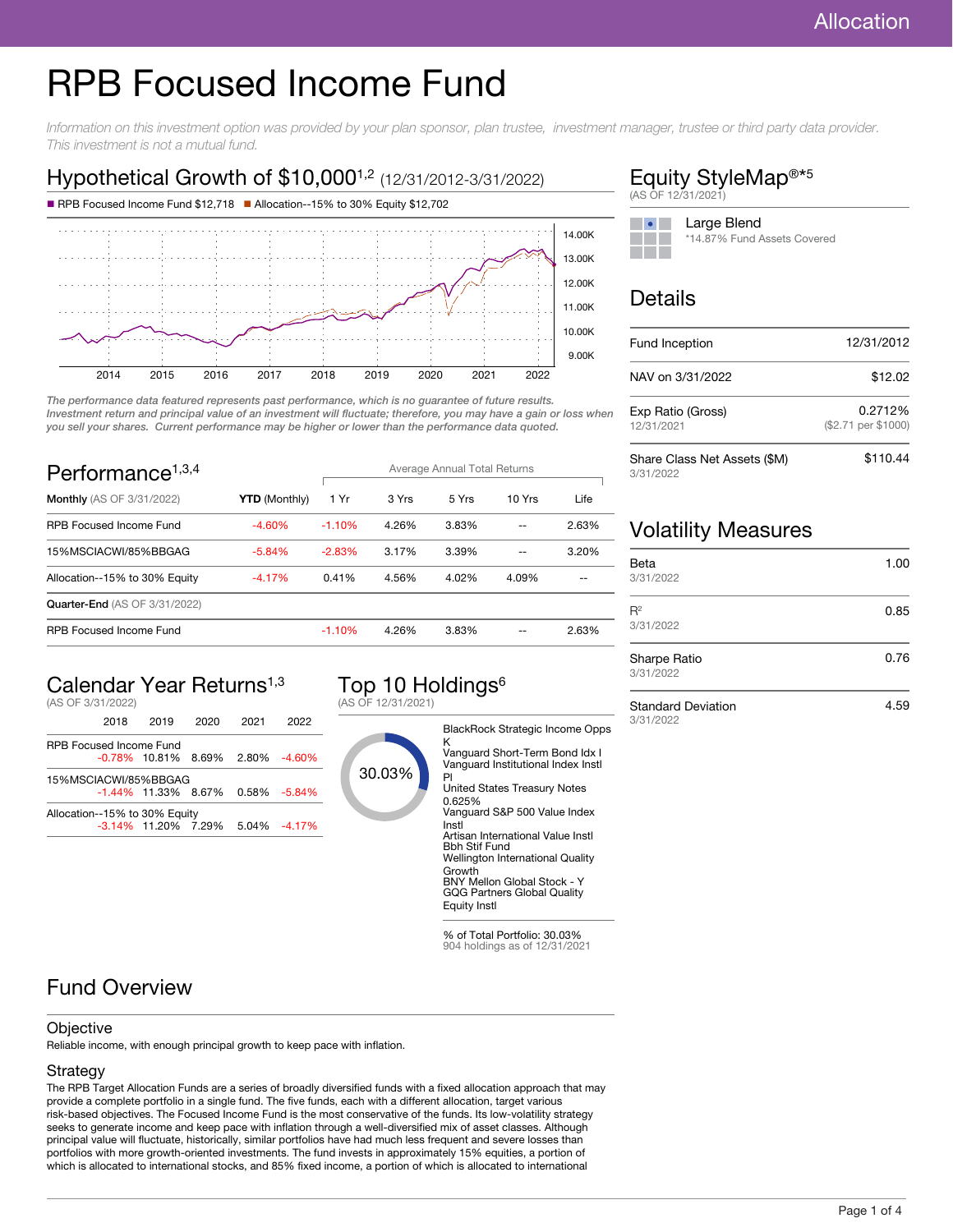### Fund Overview (continued)

#### Strategy

bonds.

#### Risk

In general the bond market is volatile, and fixed income securities carry interest rate risk. (As interest rates rise, bond prices usually fall, and vice versa. This effect is usually more pronounced for longer-term securities.) Fixed income securities also carry inflation risk and credit and default risks for both issuers and counterparties. Unlike individual bonds, most bond funds do not have a maturity date, so avoiding losses caused by price volatility by holding them until maturity is not possible. Stock markets are volatile and can decline significantly in response to adverse issuer, political, regulatory, market, economic or other developments. These risks may be magnified in foreign markets. Additional risk information for this product may be found in the prospectus or other product materials, if available.

#### Additional Disclosures

The investment option is a custom strategy fund. This description is only intended to provide a brief overview of the fund.

This investment option is not a mutual fund.

### Asset Allocation<sup>6</sup>

(AS OF 12/31/2021)



# Major Market Sectors<sup>6</sup><br>(AS OF 12/31/2021)

| Portfolio Weight               | ■ Allocation--15% to<br>30% Equity                               |  |  |
|--------------------------------|------------------------------------------------------------------|--|--|
| Technology                     | 24.62%                                                           |  |  |
| <b>Financial Services</b>      | 14.14%<br>.                                                      |  |  |
| Healthcare                     | 13.01%                                                           |  |  |
| <b>Consumer Cyclical</b>       | 11.41%<br>.                                                      |  |  |
| Industrials                    | 10.97%<br>110<br> --------- <mark>-</mark> --------------------- |  |  |
| <b>Communication Services</b>  | 9.00%                                                            |  |  |
| Consumer Defensive             | 6.38%                                                            |  |  |
| Basic Materials                | 3.34%                                                            |  |  |
| Energy<br>———————————————————— | 3.18%                                                            |  |  |
| Real Estate                    | 2.35%                                                            |  |  |

# Regional Diversification<sup>6,7</sup><br>(AS OF 12/31/2021)

| <b>United States</b> | 62.18% |
|----------------------|--------|
| Eurozone             | 7.72%  |
| Asia - Developed     | 5.80%  |
| Asia - Emerging      | 5.78%  |
| Europe - ex Euro     | 5.49%  |
| United Kingdom       | 5.15%  |
| Japan                | 3.12%  |
| Canada               | 2.02%  |
| Latin America        | 1.12%  |
| Australasia          | 0.69%  |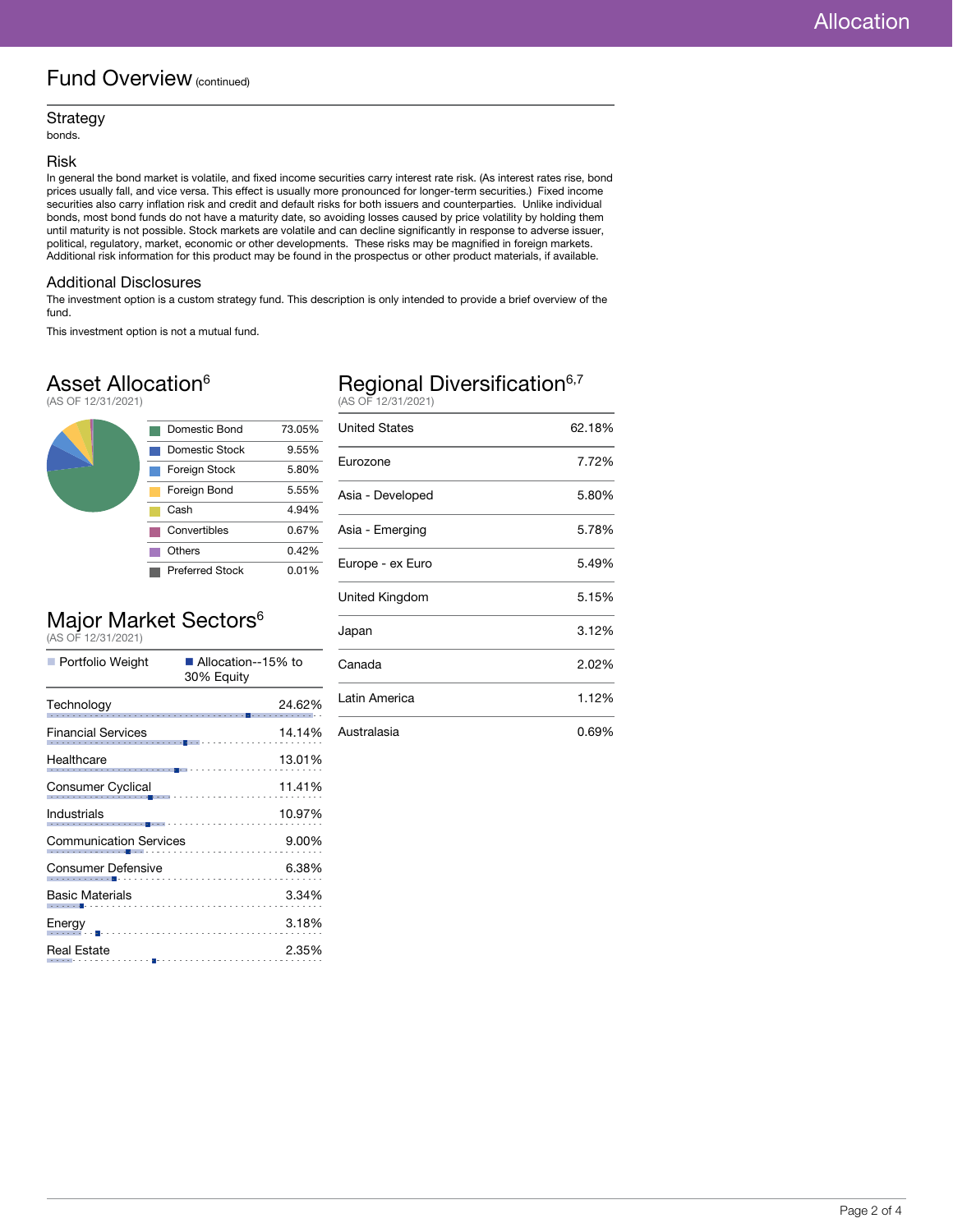### Portfolio Diversification<sup>6</sup>

| (AS OF 12/31/2021)         |                                              |
|----------------------------|----------------------------------------------|
| Portfolio Weight           | ■ Allocation--15% to<br>30% Equity           |
| Government                 | 37.46%                                       |
| Corporate Bond             | 24.29%                                       |
| Agency Mortgage-Backed     | 15.59%                                       |
| Asset-Backed               | 6.03%                                        |
| Cash & Equivalents         | 5.88%                                        |
| Commercial Mortgage-Backed | 4.77%                                        |
| Government Related         | 1.99%                                        |
|                            | Non-Agency Residential Mortgage-Backed 1.37% |
| <b>Municipal Taxable</b>   | 1.12%                                        |
| Convertible                | 0.79%                                        |
|                            |                                              |

### Glossary Of Terms

15%MSCIACWI/85%BBGAG: A custom benchmark that is made up of 15% of the MSCI ACWI Investable Market Index (IMI and 85% of the Bloomberg U.S. Aggregate Bond Index. The MSCI ACWI<br>Investable Market Index (IMI) captures large, comprehensive, covering approximately 98% of the global equity investment opportunity set. The Bloomberg U.S. Aggregate Bond Index is an unmanaged market value-weighted index for U.S. dollar denominated investment-grade fixed-rate debt issues, including government, corporate, asset-backed, and mortgage-backed securities with maturities of at least one year.

Beta: A measure of a portfolio's sensitivity to market movements (as represented by a benchmark index). The benchmark index has a beta of 1.0. A beta of more (less) than 1.0 indicates that a fund's historical returns have fluctuated more (less) than the benchmark index. Beta is a more reliable measure of volatility when used in combination with a high R<sup>2</sup> which indicates a high correlation between the movements in a fund's returns and movements in a benchmark index.

Exp Ratio (Gross): Expense ratio is a measure of what it costs to operate an investment, expressed as a percentage of its assets, as a dollar amount, or in basis points. These are costs the investor pays through a reduction in the investment's rate of return. For a mutual fund, the gross expense ratio is the total annual fund or class operating expenses directly paid by the fund from the fund's most recent prospectus (before waivers or reimbursements). This ratio also includes Acquired Fund Fees and Expenses, which are expenses indirectly incurred by a fund through its ownership of shares in other investment companies. If the investment option is not a mutual fund, the expense ratio may be calculated using methodologies that differ from those used for mutual funds.

Net Asset Value (NAV): The dollar value of one mutual fund's share, excluding any sales charges or redemption fees. The NAV is calculated by subtracting liabilities from the value of a fund's total assets and dividing it by the number of fund's shares outstanding.

R2: A measurement of how closely the portfolio's performance correlates with the performance of the fund's primary benchmark index or equivalent. R<sup>2</sup> is a proportion which ranges between 0.00 and 1.00. An R<sup>2</sup> of 1.00 indicates perfect correlation to the benchmark index, that is, all of the portfolio's fluctuations are explained by performance fluctuations of the index, while an R<sup>2</sup> of 0.00 indicates no correlation. Therefore, the lower the R<sup>2</sup>, the more the fund's performance is affected by factors other than the market as measured by that benchmark index. An R<sup>2</sup> value of less than 0.5 indicates that the Annualized Alpha and Beta are not reliable performance statistics.

Share Class Net Assets (\$M): The difference between the total assets and liabilities of a single share class of a fund.

Sharpe Ratio: The Sharpe ratio is a measure of historical risk-adjusted performance. It is calculated by dividing the fund's excess returns (the fund's average annual return for the period minus the 3-month<br>"risk free" ret Treasury Bill rate.

Standard Deviation: Statistical measure of how much a return varies over an extended period of time. The more variable the returns, the larger the standard deviation. Investors may examine historical standard deviation in conjunction with historical returns to decide whether an investment's volatility would have been acceptable given the returns it would have produced. A higher standard deviation indicates a wider dispersion of past returns and thus greater historical volatility. Standard deviation does not indicate how an investment actually performed, but it does indicate the volatility of its returns over time. Standard deviation is annualized. The returns used for this calculation are not load-adjusted.

### Important Information

© 2021 Morningstar, Inc. All rights reserved. The Morningstar information contained herein: (1) is proprietary to Morningstar and/or its content providers; (2) may not be copied or redistributed; and (3) is not warranted to be accurate, complete or timely. Neither Morningstar nor its content providers are responsible for any damages or losses arising from any use of this information. Fidelity does not review the Morningstar data and, for fund performance, you should check the fund's current prospectus or other product materials for the most up-to-date information concerning applicable loads, fees and expenses.

Your plan sponsor has directed Fidelity to make this investment product available to you through your workplace savings plan. Information on this investment product was provided by the product's investment manager, trustee, or issuer, by Morningstar Inc. or other commercial database, or by the plan sponsor. Although Fidelity believes data gathered from these third-party sources is reliable, it does not review such information and cannot warrant it to be accurate, complete or timely. Fidelity is not responsible for any damages arising from any use of this third-party information. Generally, the issuer of collective investment trusts is the underlying trust or investment vehicle which issues the units; the issuer of a stock fund is the company which issues the shares; the issuer of options such as separate<br>accounts and stra the insurance company and/or the insurance company separate account.

Generally, the issuer of a mutual fund is the fund or trust which issues the shares; the issuer of collective investment trusts is the underlying trust or investment vehicle which issues the units; the issuer of a stock fund is the company which issues the shares; the issuer of options such as separate accounts and strategies is the plan which makes them available; the issuer of a fixed return option is the insurance<br>company or othe

Generally, data on Fidelity mutual funds is provided by FMR, LLC, Morningstar ratings and data on non-Fidelity mutual funds is provided by Morningstar, Inc. and data on non-mutual fund products is provided by the product's investment manager, trustee or issuer or the plan sponsor whose plan is offering the product to participants. Although Fidelity believes the data gathered from these third-party